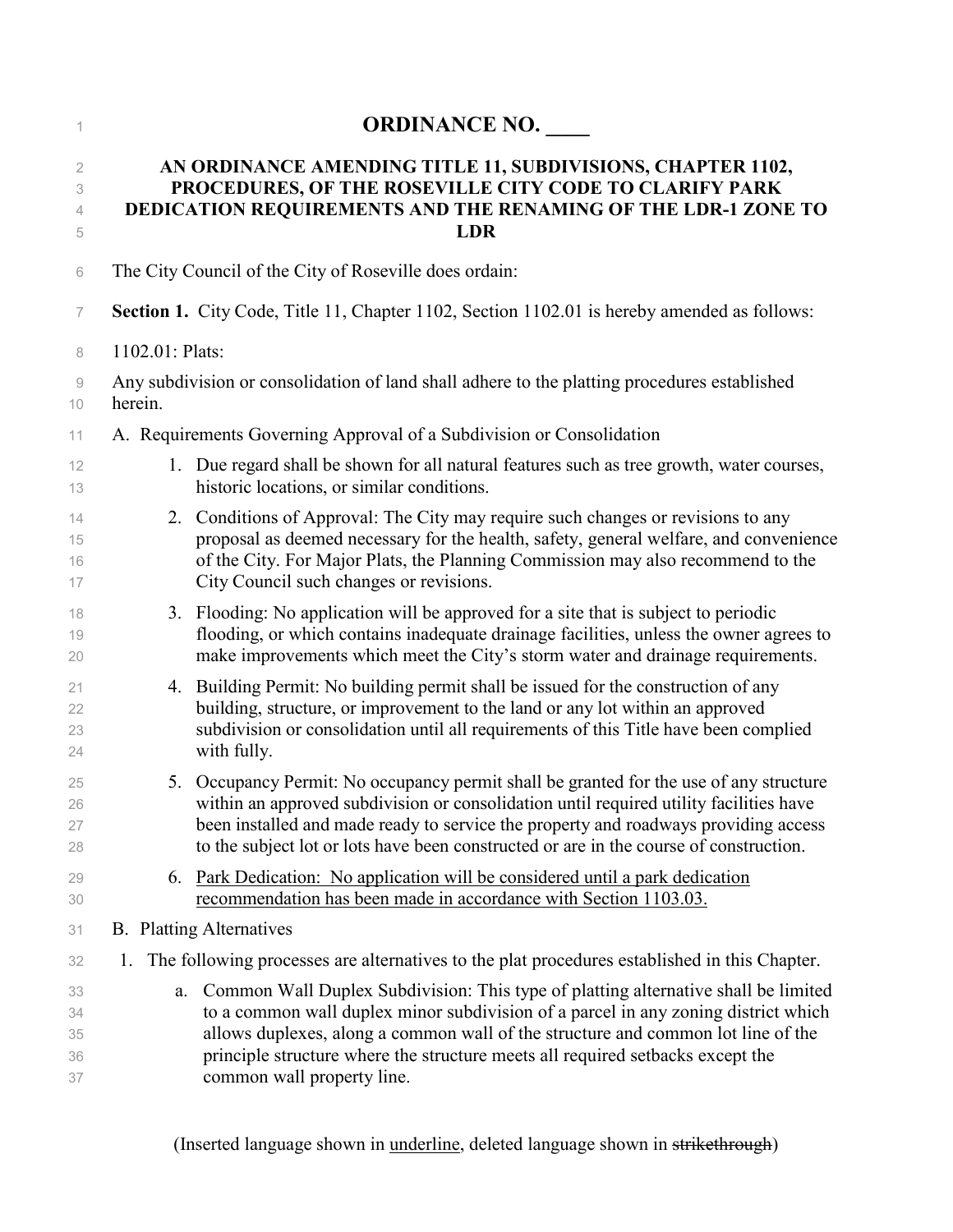b. Recombination: This type of platting alternative transfers a parcel of land from one lot of record to an abutting lot. This type of platting alternative creates no new lots or streets. The proposed recombination shall not cause any portion of the existing lots, parcels, or improvements thereon, to be in violation of this Title or Title 10 (Zoning) of this Code. c. Corrections: This type of platting alternative is intended to correct a survey or legal description of a parcel or lot that has been found to be inadequate to describe the actual boundaries. This type of platting alternative creates no new lots or streets. The proposed correction shall not cause any portion of the existing lots, parcels, or improvements thereon, to be in violation of this Title or Title 10 (Zoning) of this Code. 2. Applications: The owner of property on which a platting alternative is proposed shall file an application for approval of the platting alternative by paying the fee set forth in Chapter 314 of this Code and submitting a completed application form and supporting documents as set forth on the application form. Complete applications shall be reviewed and acted upon by the Development Review Committee, as established in Section 1002.06 of this Code. 3. Validation and Expiration: A platting alternative approval shall be validated by the applicant through the filing of the approved platting alternative at the office of the Ramsey County recorder or Registrar of Titles, as may be appropriate, within one year of the date of the approval. Notwithstanding this time limitation, extensions of the time allowed for validation of the approval may be granted; extension requests shall be submitted in writing to the Community Development Department and shall identify the reason(s) why the extension is necessary along with an anticipated timeline for validation of the approval. A platting alternative approval shall automatically expire if the approval is not validated as described herein. C. Minor Plat 1. Purpose: The Minor Plat process may be used when all of the following criteria are present. All other subdivision proposals that do not fall within the regulations listed herein shall be submitted for the review by the Planning Commission and the approval of the City Council in accordance with the Major Plat process established in this Chapter. a. The proposal subdivides or consolidates existing lots of record resulting in three or fewer lots. b. The subject property is adequately served by public utilities and right-of-way, and no further utility or right-of-way is necessary. c. The anticipated development on the lot or lots resulting from the proposed subdivision or consolidation is supported by the Comprehensive Plan land use designation applicable to the subject property. d. The existing or anticipated development on the lot or lots resulting from the proposed subdivision or consolidation conforms, or is made to conform, to the zoning regulations applicable to the subject property. e. The proposed subdivision does not qualify for park dedication under the requirements established in Section 1103.06 of this Title.

(Inserted language shown in underline, deleted language shown in strikethrough)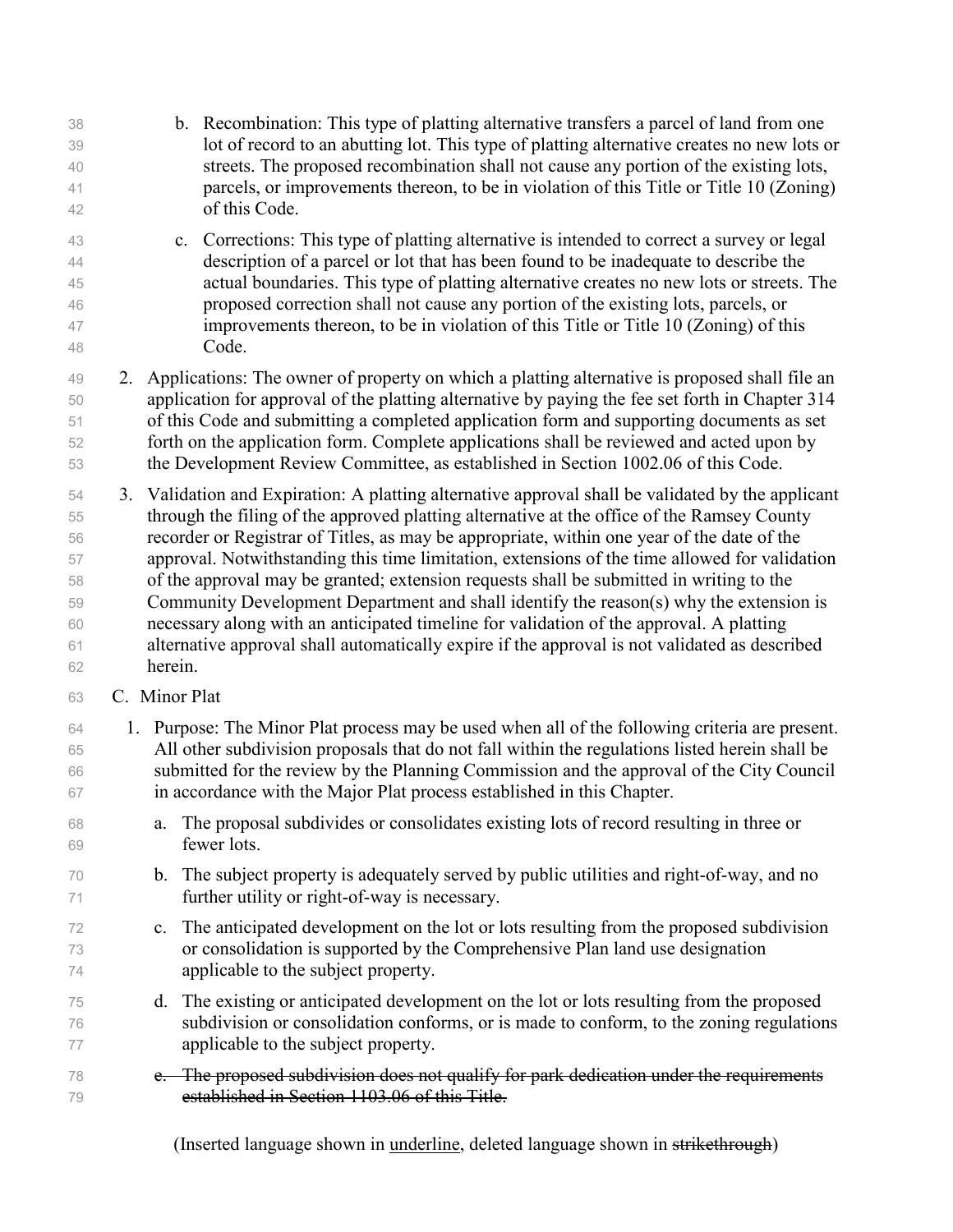2. Applications: The owner of property on which a Minor Plat is proposed shall file an application for approval of the plat by paying the fee set forth in Chapter 314 of this Code and submitting a completed application form and supporting documents as set forth on the application form. Required supporting documentation may include, but is not limited to, a boundary survey, topographic survey, grading plan, storm water management plan, and tree 85 preservation plan. Complete applications shall be reviewed in a public hearing before, and acted upon by, the City Council according to the process set forth in Chapter 108 of this 87 Code. Notwithstanding other restrictions, an application for Minor Plat approval shall not be accepted if it represents the further subdivision or consolidation of a lot which, itself, is 89 the result of any subdivision or consolidation approved within five years preceding said application. 3. Validation and Expiration: Adhering to Ramsey County's Manual of Guidelines for Subdivision Plats, a Minor Plat approval shall be validated by the owner through the filing of the approved plat at the office of the Ramsey County Recorder within one year of the

 date of the approval. Notwithstanding this time limitation, the City Council may approve extensions of the time allowed for validation of the Minor Plat approval if requested in writing; extension requests shall be submitted to the Community Development Department and shall identify the reason(s) why the extension is necessary along with an anticipated timeline for validation of the Minor Plat approval. A Minor Plat approval shall automatically expire if the approval is not validated as described herein.

## D. Major Plat

- 1. Purpose: The Major Plat process shall apply when any of the following criteria are present:
- a. The proposal subdivides or consolidates existing lots of record resulting in four or more lots.
- 104 b. The subject property is not adequately served by public utilities or right-of-way, and further utility or street right-of-way is necessary.
- c. The anticipated development on the lot or lots resulting from the proposed subdivision or consolidation would require an amendment to the Comprehensive Plan land use designation applicable to the subject property.
- d. The existing or anticipated development on the lot or lots resulting from the proposed subdivision or consolidation would require an amendment to the zoning designation applicable to the subject property.
- 112 e. The proposed subdivision qualifies for park dedication under the requirements established in Section 1103.06 of this Title.
- 2. Developer Open House Meeting
- a. Purpose: Prior to submitting an application for a preliminary plat of 4 or more lots/parcels, an applicant/owner shall hold an open house meeting with property owners and renters in the vicinity of the potential development location in order to provide a convenient forum for engaging community members in the development process, to describe the proposal in detail, and to answer questions and solicit feedback.

(Inserted language shown in underline, deleted language shown in strikethrough)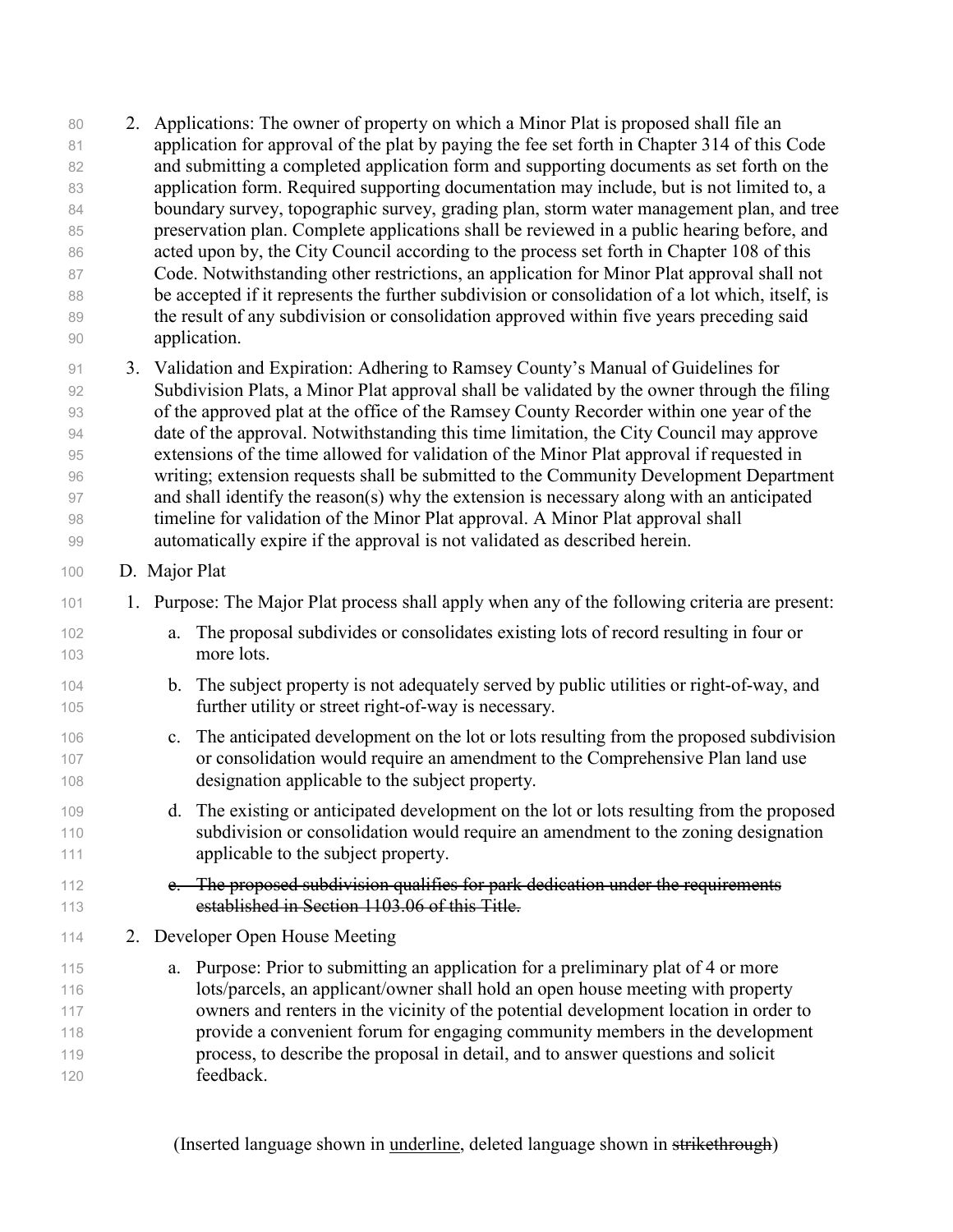b. Applicant/Owner Responsibility: The owner shall be responsible for the following items: i. Completed Open House Form (application) ii. Payment of application fee and escrow deposit set forth in Chapter 314 of this Code iii. Provision of applicable information regarding the project/request iv. Determined the open house location, date, and time v. Required submittal of open house summary upon conclusion of meeting c. General: Applicant/Owner shall refer to the Open House Meeting Policy that is a component of the Open House Form (application) or contact the Community Development Department for additional information regarding the process. 3. Applications for Preliminary Approval: The owner of property on which a Major Plat is proposed shall file an application for preliminary approval of the plat by paying the fee set forth in Chapter 314 of this Code and submitting a completed application form and supporting documents as set forth on the application form. Required supporting documentation may include, but is not limited to, a boundary survey, topographic survey, grading plan, storm water management plan, and tree preservation plan. Complete applications shall be reviewed in a public hearing before the Planning Commission and acted upon by the City Council according to the process set forth in Chapter 108 of this Code, except that City Council action shall occur within 120 days of the submission of a completed application. 4. Validation and Expiration of Preliminary Approval: Preliminary approval of a Major Plat shall be validated by the owner through application for final approval of the plat of the proposed subdivision within six months of the date of said preliminary approval. Notwithstanding this time limitation, the City Council may approve extensions of the time allowed for validation of the preliminary approval if requested in writing; extension requests shall be submitted to the Community Development Department and shall identify the reason(s) why the extension is necessary along with an anticipated timeline for validation of the preliminary approval. Preliminary approval of a Major Plat shall automatically expire if the approval is not validated as described herein. 5. Application for Final Approval a. Applications: The owner of property on which final approval of a Major Plat is requested shall file an application by paying the fee set forth in Chapter 314 of this Code and submitting a completed application form and supporting documents as set forth on the application form. Required supporting documentation may include, but is not limited to, a Development Agreement as described in Section 1102.05 of this Chapter. The City Council shall act upon an application for final approval of a Major Plat within 60 days of the submission of a completed application. b. Required Changes Incorporated: The final plat shall have incorporated all changes or modifications required by the City Council in the preliminary approval of the Major Plat and shall otherwise be substantially the same as said plat.